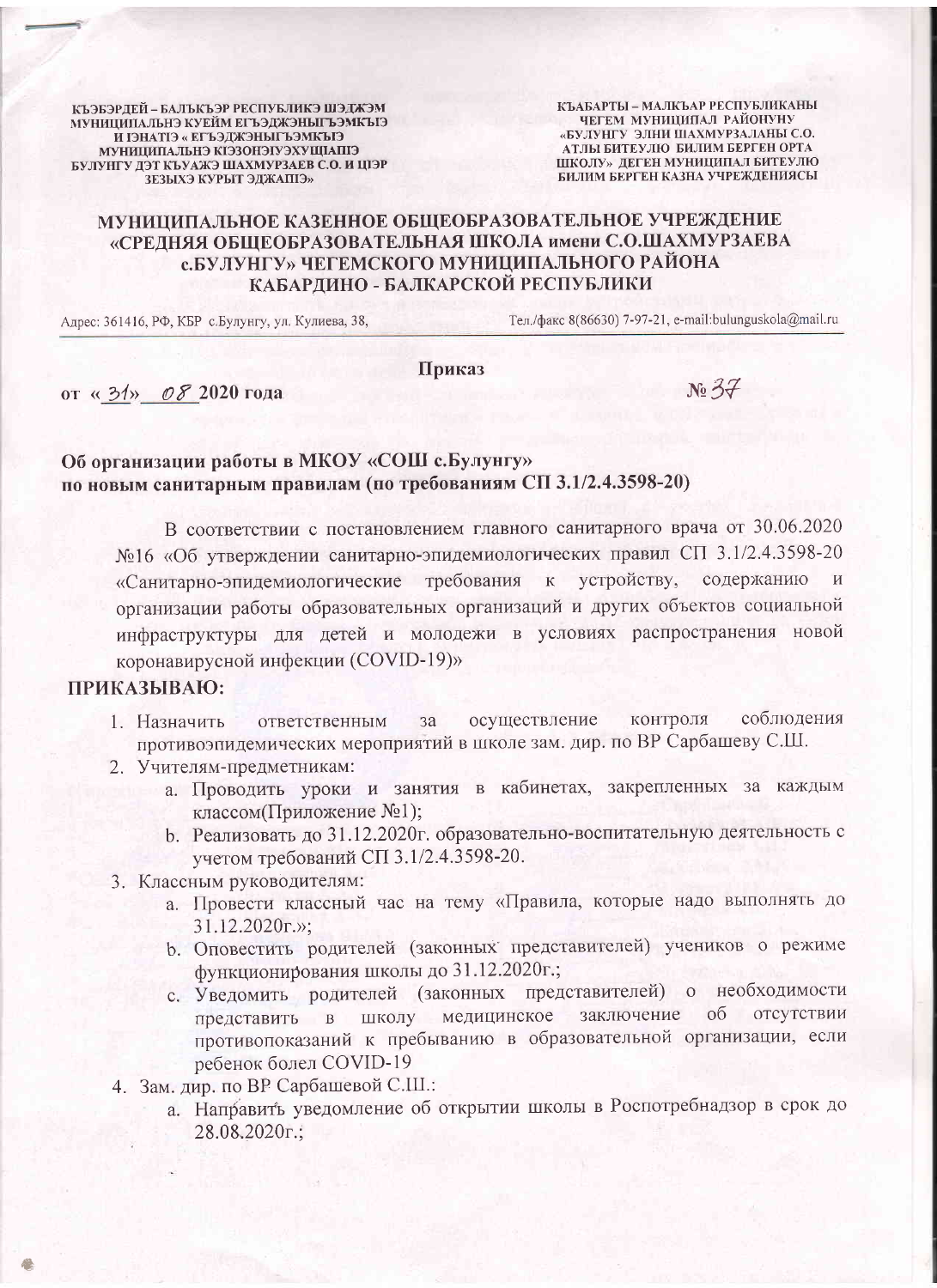- организации  $\overline{10}$ **b.** Оказывать учителям методическую помощь образовательно-воспитательной деятельности требованиям  $C\Pi$  $\Pi$ 3.1/2.4.3598-20;
- 5. Дежурным учителям совместно со школьной медсестрой измерять температуру ученикам и сотрудникам при входе. Выявленных больных немедленно изолировать.
- 6. Зав хозу Мусукаеву З.Х.:
	- а. Следить за графиком проветривания помещений, качеством проведения влажной уборки и дезинфекции;
	- b. Обеззараживать воздух в помещениях школы устройствами, разрешёнными к использованию (рециркуляторы);
	- с. Организовать генеральную уборку с применением дезинфицирующих средств - один раз в неделю;
	- d. Организовать очистку вентиляционных решеток один раз в неделю;
	- е. Расставить кожные антисептики на входе в здание, в санузлах, на входе в пищеблок. Вывесить в местах установки дозаторов инструкции по применению антисептика.
- 7. Специалисту по охране труда Мизиеву А.Х.:
	- а. Организовать деятельность работников школы с учетом социальной дистанции;
	- b. Ежедневно проводить термометрию работников утром на входе;
	- с. Проводить термометрию посетителей;

Мкоу «СОШ с. Вулун

- d. Еженедельно выдавать всем работникам пищеблока и работникам, контактирующим, с учениками, недельный запас средств индивидуальной защиты маски и перчатки. Фиксировать выдачу СИЗ в журнале учета.
- 8. Контроль исполнения данного приказа оставляю за собой.

# **Директор тиколы**

| С приказом ознакомления |                  |
|-------------------------|------------------|
|                         | Сарбашева С.Ш./  |
| 2                       | Кулиева Н.Х./    |
| 3.                      | /Аппаев А.М./    |
| 4.                      | /Чинчикова З.А./ |
| 5.                      | Кулиева А.Х./    |
| 6.                      | /Маккаева А.А./  |
| 7.                      | / Макитова Ш.М./ |
| 8.                      | /Мизиев М.А./    |
| 9.                      | Гемуева Л.К./    |
| 10.                     | Сарбашева М.С./  |
| 11.                     | /Аппаева М.К./   |
| $12.$ $\mathcal{U}$     | /Аппаева М.И./   |
| 13.                     | Теппеева С.Х./   |
|                         |                  |

/ А.Х.Мизиев /

| 14.  |            | Сарбашева Ф.А./ |
|------|------------|-----------------|
| 15.  |            | Этезова М.А-К./ |
| 16.  |            | /Макитова З.И./ |
| 17.  | office     | Жеттеева Л.М./  |
| 18.  |            | Мусукаев З.К./  |
|      | 19. Al     | Мизиева З.Б./   |
| 20.  |            | Жарашуева Ж.С./ |
| 21.  |            | Жеттеев А.М./   |
| 22.  |            | Мусукаева А.Х./ |
| 23.2 | $tilde{e}$ | Imerales        |
| 24.  |            | Caro            |
| 25.  |            |                 |
|      |            |                 |